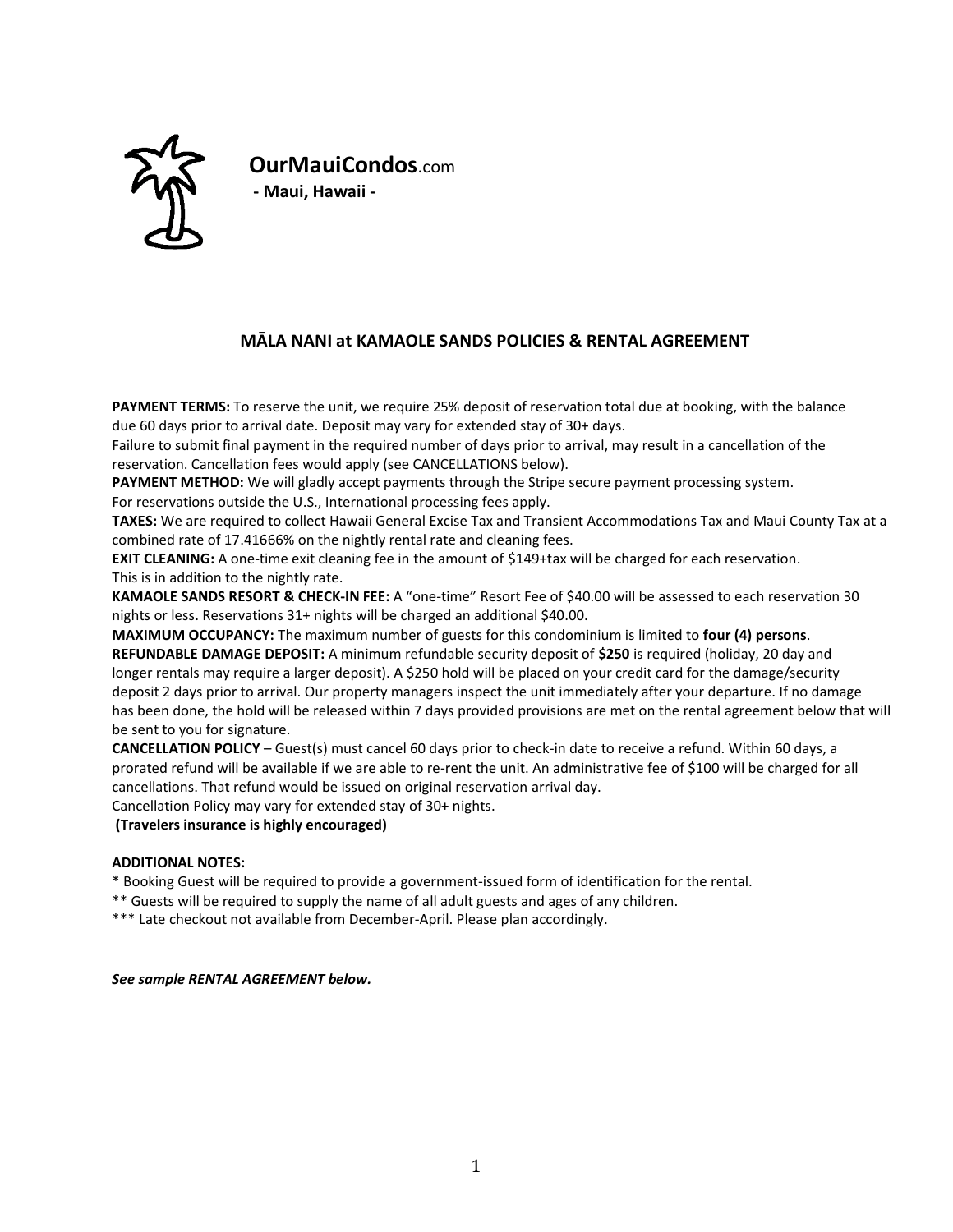### **SHORT TERM RENTAL AGREEMENT**

**PROPERTY ADDRESS:** Kamaole Sands 2695 South Kihei Road #7108, Kihei, Maui, HI 96753

#### **PAYMENT TERMS & CONDITIONS**

To reserve the unit, we require 25% deposit of reservation total due at booking, with the balance due 60 days prior to arrival date. A \$100 administrative fee will be charged for all cancellations. Deposit will vary for extended stay of 30+ days. Failure to submit final payment in the required number of days prior to arrival, may result in a cancellation of the reservation. Cancellation fees would apply (see CANCELLATIONS)

• Guest is required to provide a government issued identification for rental.

#### **CANCELLATIONS**

Guest(s) must cancel 60 days prior to check-in date to receive a refund.

Within 60 days, a prorated refund will be available if we are able to re-rent the condo. An administrative fee of \$100 will be charged for all cancellations. Refund would be issued on original reservation arrival day. Cancellation Policy may vary for extended stay of 30+ nights.

#### **BOOKINGS DURING COVID HAWAII RESTRICTIONS**

**Please visi[t www.hawaiicovid19.com](http://www.hawaiicovid19.com/) for any updates to travel requirements for Hawaii.**

#### **REFUNDABLE SECURITY DEPOSIT**

A minimum refundable security/damage deposit of **\$250** is required (holiday, 20 day and longer rentals may require a larger deposit). Our management company will notify us about the condition of the condo after your checkout. This Deposit is fully refundable within 7 days of departure, provided the following provisions are met.

- No damage is done to unit or its contents, beyond normal wear and tear. No linens, towels, glassware or other property are lost or damaged.
- No charges are incurred due to contraband, pets or collection of rents or services rendered during the stay.
- All keys are left inside the unit and the unit is left locked. There is a \$25 charge for a lost closet key.
- No early check-in or late check-out unless previously arranged. The \$250 security deposit, or a portion thereof, may be forfeited for early check-in or late check-out.
- No evidence of smoking in the condo or on the lanai.
- The Guest(s) is not evicted by the Owner, Owner representative, local law enforcement or Kamaole Sands staff.
- Additional charges may be incurred for breakage, damage, housekeeping charges required beyond normal use, excessive laundry or cleaning. Housekeeping required beyond normal use will be billed at an additional \$25/hour.
- Maximum occupancy of four (4) persons is not exceeded. No additional guests may occupy the residence over the number stated on the reservation.

**CHECK-IN** is 3:00pm / **CHECK-OUT** is 11:00am. **No early check-in or late check-out** unless previously arranged. **KAMAOLE SANDS RESORT FEE** A "one-time" Resort Fee of \$40.00 will be assessed to each reservation 30 nights or less. Reservations 31+ nights will be charged an additional \$40.00

**NO SMOKING** or vaping of any kind is permitted in the condo**. Please refrain from smoking in the condo and on the lanai. PETS** are NOT permitted in rental units.

**GOVERNMENT-ISSUED I.D**. **REQUIRED**– Guest is required to provide government issued identification for rental. Guests must be a minimum age of 21 years to rent this unit.

**TRAVEL/TRIP INSURANCE**: Travel coverage and protection is highly encouraged. We do not provide a refund for Unforeseen or Unfortunate Events or any cancellations within 60 days of arrival (90 days for reservations December, January and 10+ nights). Guest is aware of his/her right to purchase travel insurance and has made a decision involving travel insurance with respect to this booking, for which the property owner is not responsible.

**MAXIMUM OCCUPANCY/MINIMUM STAY**- The maximum number of guests for this condominium is limited to **four (4) persons**. This property requires a four to fourteen night minimum stay depending on the time period.

**NO DAILY MAID SERVICE** - While linens and bath towels are included in the unit, daily maid service is not included in the rental rate. Additional housekeeping services are available at an additional rate.

**OWNER ACCESS TO PROPERTY** - Renter agrees that Owner, Owner representative and Kamaole Sands management may access the property with reasonable notice for reasons of maintenance and repair.

**TERMS OF OCCUPANCY**- Upon the Departure Date, the Guest shall depart the property address without the necessity of notice from Host, in good order and condition, remove all personal property; and shall surrender to Host all keys to the property.

**SUBLETTING**- The Guest shall not sublet the property to another party.

**QUIET ENJOYMENT** - The Guests shall behave in a civilized manner and shall be good neighbors respecting the rights of the surrounding property owners/guests. The Guests shall not create noise or disturbances likely to disturb or annoy the surrounding property owners. Creating a disturbance of the above nature may be grounds for immediate termination of this agreement and Guests may be asked by the Host, Host representative or Kamaole Sands Association to immediately vacate the premises. Quiet hours are from10PM to 8AM.